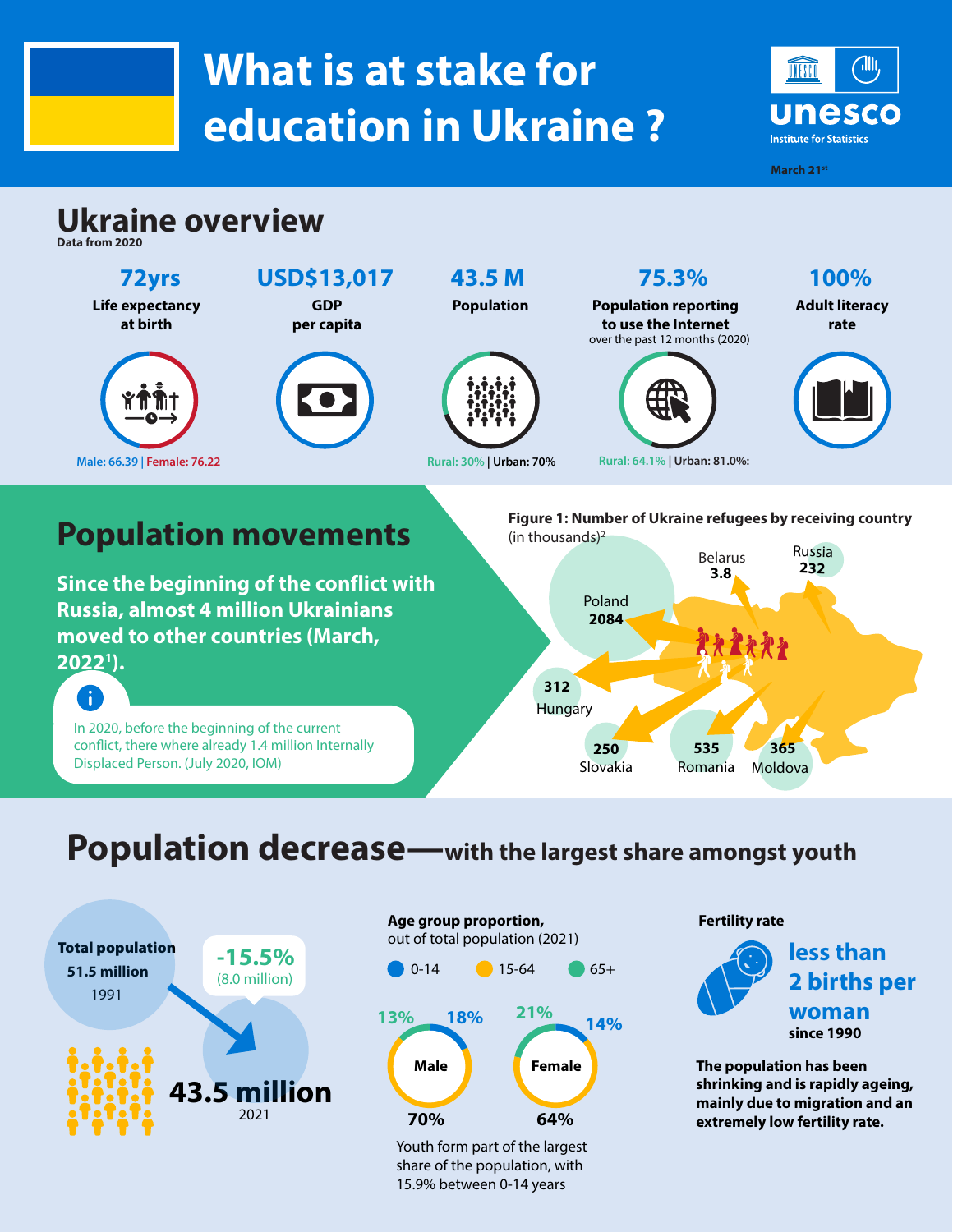# **Enrolment**



### **Decreasing and stagnant enrolment numbers reflect population changes**

#### **Figure 2: Enrolment by level of education by year** (in millions)



A School education is universal and more than 80% students from targeted age groups are enrolled at higher education.

#### **Figure 3: % of female enrolment by level of education and year**



### **Girls form the greater part of enrolment at tertiary level.**

## **Education expenditure<sup>3</sup>**

**is in line with international benchmarks**

**At 12% and 15% of total government expenditure**

**And 4-6% of Gross Domestic Product.**



**Expenditure on education as a % of total government expenditure**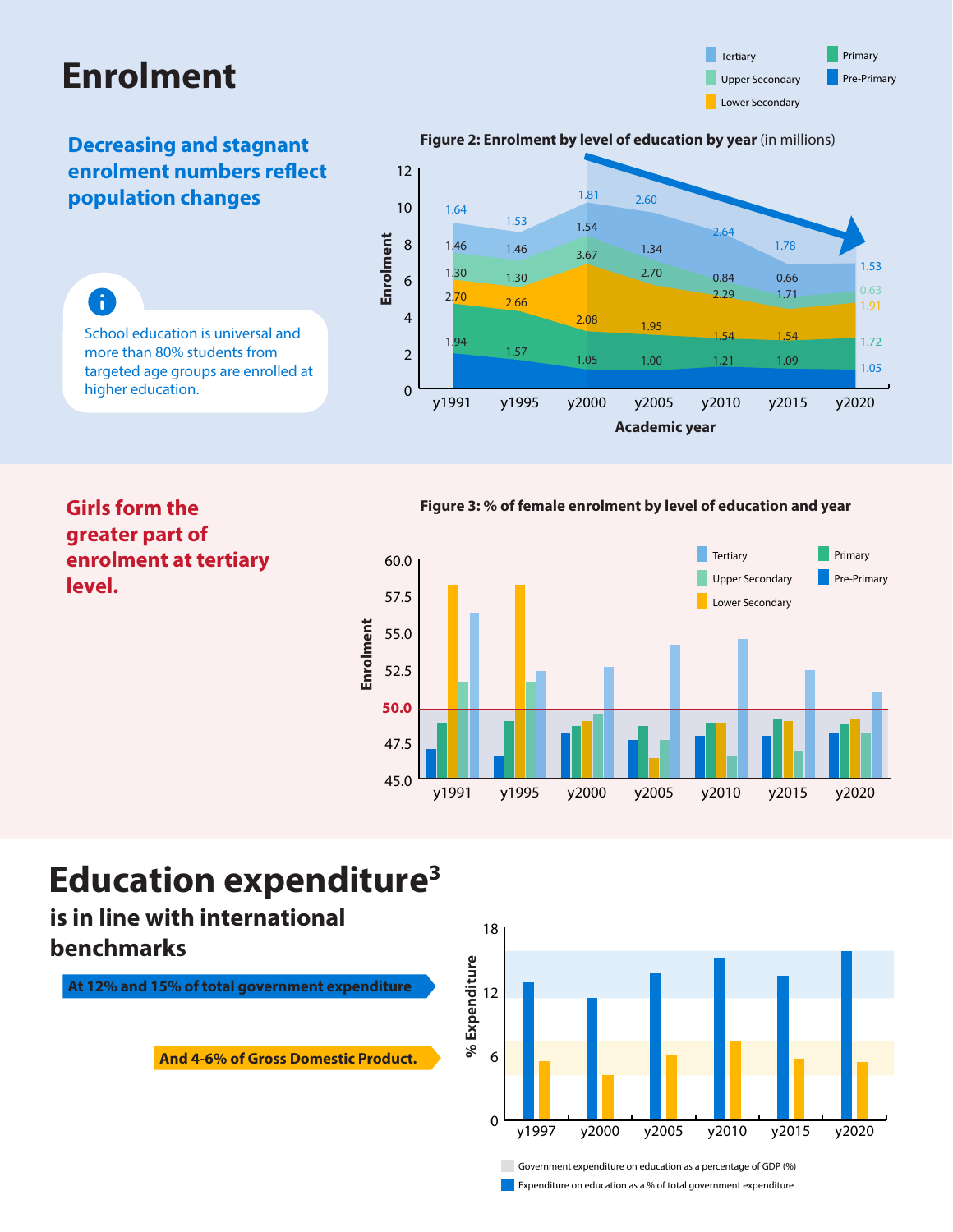# **Education Institutions**



## **Student mobility**



### **A high number of Ukrainian students are studying abroad, with almost a third in Russia**

**Top five destination of Ukrainian students (2020)** 1. Poland (26938, 35%), 2. Russian Federation (21609, 28%), 3. Germany (6313, 8%), 4. Czechia (3132, 4%) 5. Slovakia (2911, 4%).



### **The numbers of foreign students in Ukraine is high and was increasing.**

**Figure 6: Number of inbound (Ukraine) internationally mobile student by year (in thousands)**



**Top five countries sending students to Ukraine 2020** 1. India (14383, 24%), 2. Morocco (5721, 9%), 3. Azerbaijan (4718, 8%), 4. Turkmenistan (4304, 7%) 5. Nigeria (3302, 5%)